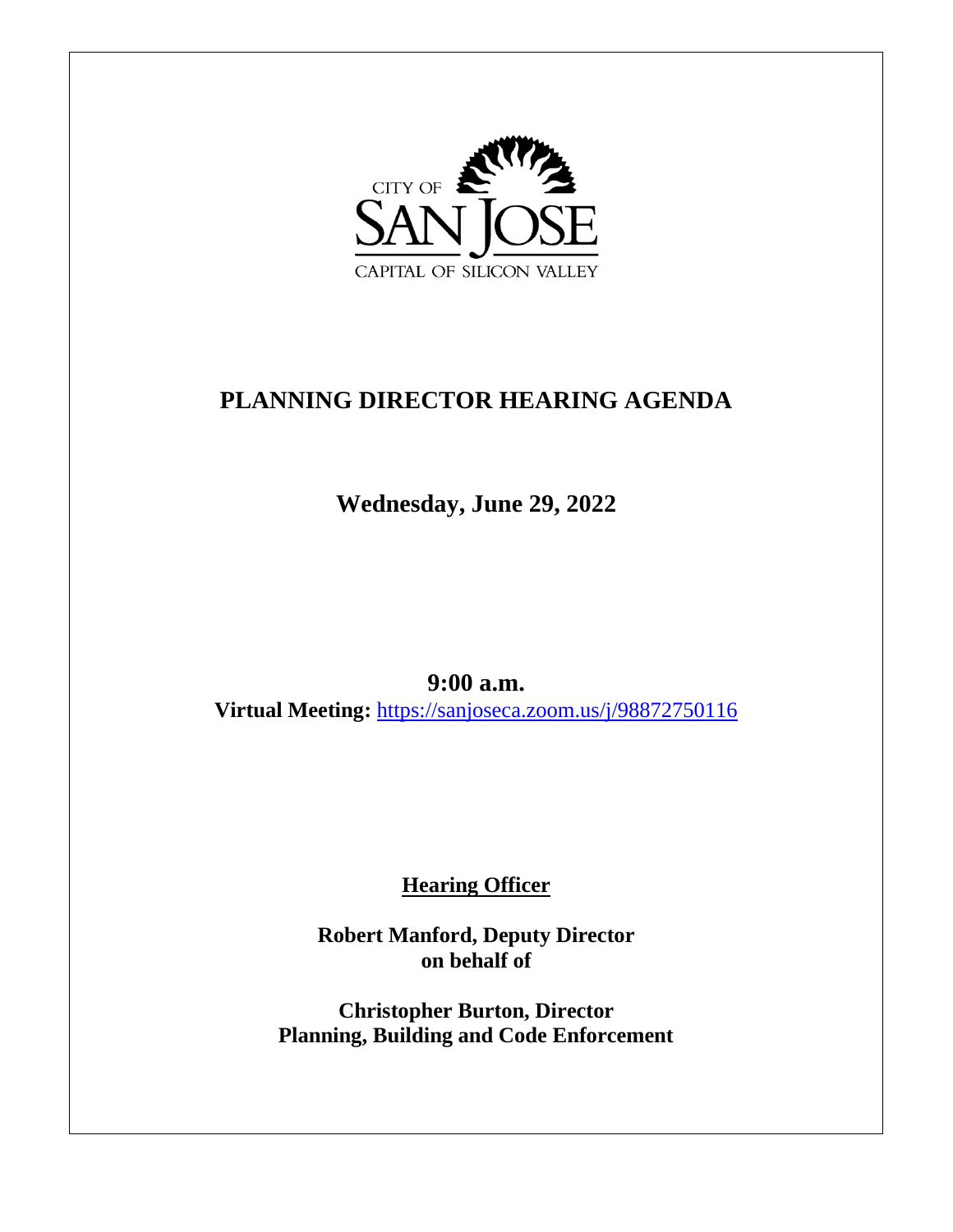#### **\* COVID-19 NOTICE \***

Consistent with AB 361 and City of San Jose Resolution Nos. 79485, 80237, 80266, 80290, 80323, 80343, 80363, 80400, 80445, 80481, 80507 and 80576, this meeting will not be physically open to the public and the Director Hearing Members will be teleconferencing from remote locations.

The Director Hearing is meeting via teleconference from remote locations in accordance with state and local orders and measures taken as a result of the Covid-19 pandemic.

#### **How to provide spoken Public Comment during the Planning Director Hearing meeting:**

- 1. By Phone: (888) 475 4499. Webinar ID is 988 7275 0116. Click \*9 to raise a hand to speak. Click  $*6$  to unmute when called. Alternative phone numbers are: US:  $+1$  (213) 338-8477 or  $+1$  (408) 638-0968 or (877) 853-5257 (Toll Free)
- 2. Online at:<https://sanjoseca.zoom.us/j/98872750116>
	- a. Use a current, up-to-date browser: Chrome 30+, Firefox 27+, Microsoft Edge 12+, Safari 7+. Certain functionality may be disabled in older browsers including Internet Explorer. Mute all other audio before speaking. Using multiple devices can cause an audio feedback.
	- b. Enter an email address and name. The name will be visible online and will be used to notify you that it is your turn to speak.
	- c. When the Hearing Officer calls for the item on which you wish to speak, click on "raise hand." Speakers will be notified shortly before they are called to speak.
	- d. When called, please limit your remarks to the time limit allotted.

Before or during the meeting, if you have any questions or trouble logging into the Zoom meeting please email [PlanningSupportStaff@sanjoseca.gov](mailto:PlanningSupportStaff@sanjoseca.gov) or call Support Staff at 408-535-3505 for assistance.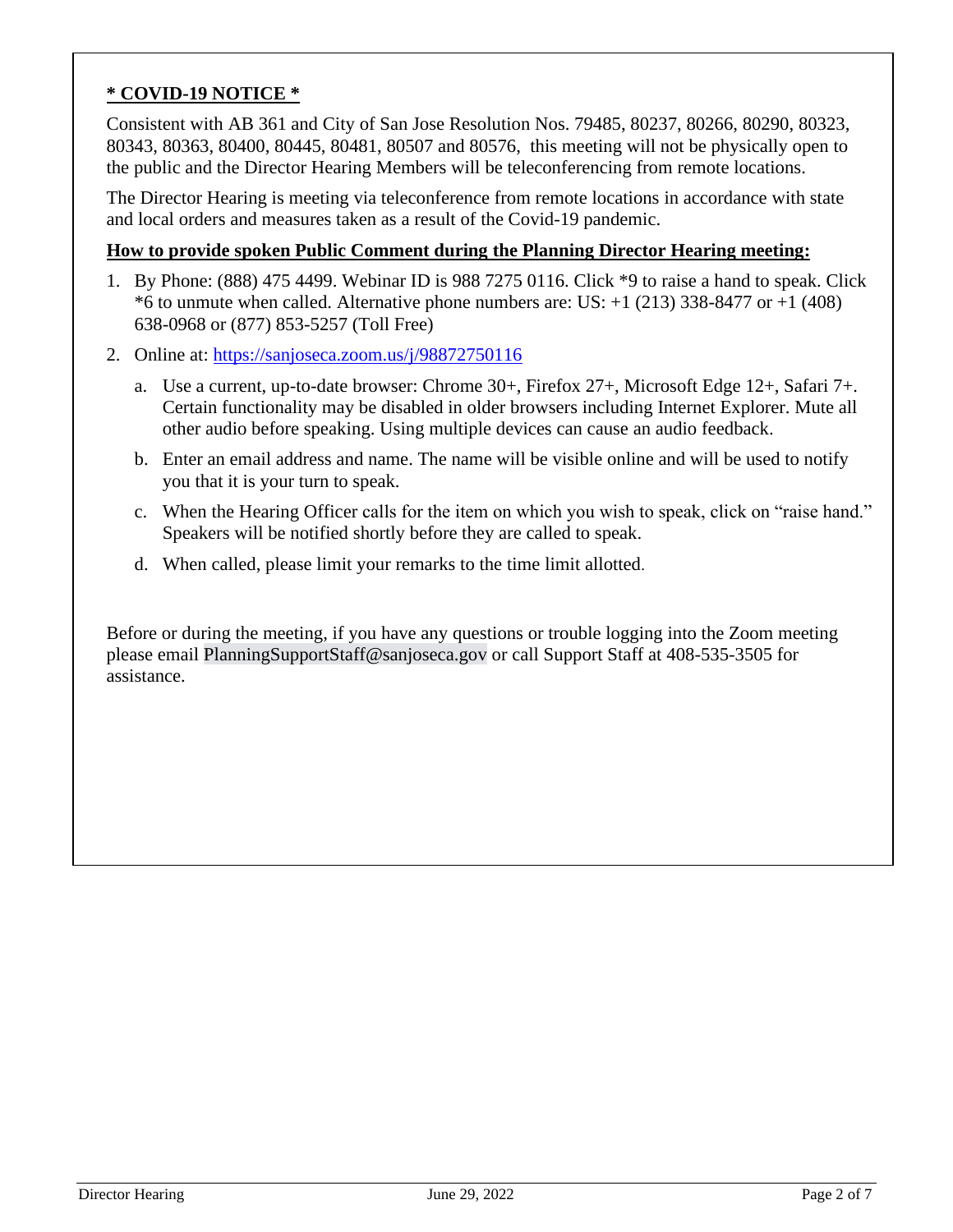#### **NOTICE**

To request an alternative format agenda under the Americans with Disabilities Act for City-sponsored meetings, events or printed materials, please call Support Staff at 408-535-3505 or 1-800-735-2992 (TTY), as soon as possible, but at least three business days before any meeting or event. Accommodations: Any member of the public who needs accommodations should email the ADA Coordinator at [ADA@sanjoseca.gov](mailto:ADA@sanjoseca.gov) or by calling (408) 535-8430.

## **NOTICE TO THE PUBLIC**

## **1. CALL TO ORDER**

Good morning, we are calling to order the Planning Director Hearing of **June 29, 2022**. My name is *Robert Manford* and I am the Hearing Officer for today's agenda on behalf of and delegated by the Director of Planning, Building and Code Enforcement, Christopher Burton.

Please note the following:

The hearing procedure and order of input will be as follows:

- 1. I will identify each project as described on the agenda.
- 2. For those items on the Consent Calendar, I will ask if anyone wishes to speak on the item. If a separate discussion is warranted, I will move the item to the Public Hearing portion of the agenda. If a separate discussion is not needed, the item will remain on the Consent Calendar for approval.
- 3. For those items listed under Public Hearing, I will ask staff to provide a brief report.
- 4. The applicant or their representative who wishes to speak on the item will have up to five minutes to speak and should identify themselves by stating their name for the record.
- 5. After the applicant or their representative has spoken, any member of the public who wishes to speak on the item may provide testimony, up to two minutes per speaker, either for or against the project. All speakers are required to state their name for the record.
- 6. Following comments from the public, the applicant may make additional remarks for up to five minutes.
- 7. I will then close the public hearing, and I may ask staff to answer questions, respond to comments made by the applicant or the public, or further discuss the item. I will take action on the item.

**If you challenge these land use decisions in court, you may be limited to raising only those issues you or someone else raised at this public hearing or in written correspondence delivered to the City at, or prior to, the public hearing.**

**The Planning Director's actions on agenda items will be final when the permit is signed and mailed, unless the permit or the environmental clearance determination is appealed.** The Planning Director's actions on the permits are appealable in accordance with the requirements of Title 20 of the Municipal Code (Zoning Ordinance). The Planning Director's actions on the environmental review for the permits under the California Environmental Quality Act (CEQA) are separately appealable in accordance with the requirements of Title 21 of the Municipal Code (Environmental Clearance).

The City of San Jose is committed to open and honest government and strives to consistently meet the community's expectations by providing excellent service, in a positive and timely manner, and in the full view of the public. The City Code of Ethics may be viewed on-line at **<https://www.sanjoseca.gov/home/showdocument?id=11915>**

All public records relating to an open session item on this agenda, which are not exempt from disclosure pursuant to the California Public Records Act, that are distributed to a majority of the legislative body will be available for public inspection at the Planning, Building and Code Enforcement at San José City Hall, 200 E. Santa Clara Street, San José, CA 95113 at the same time that the public records are distributed or made available to the legislative body.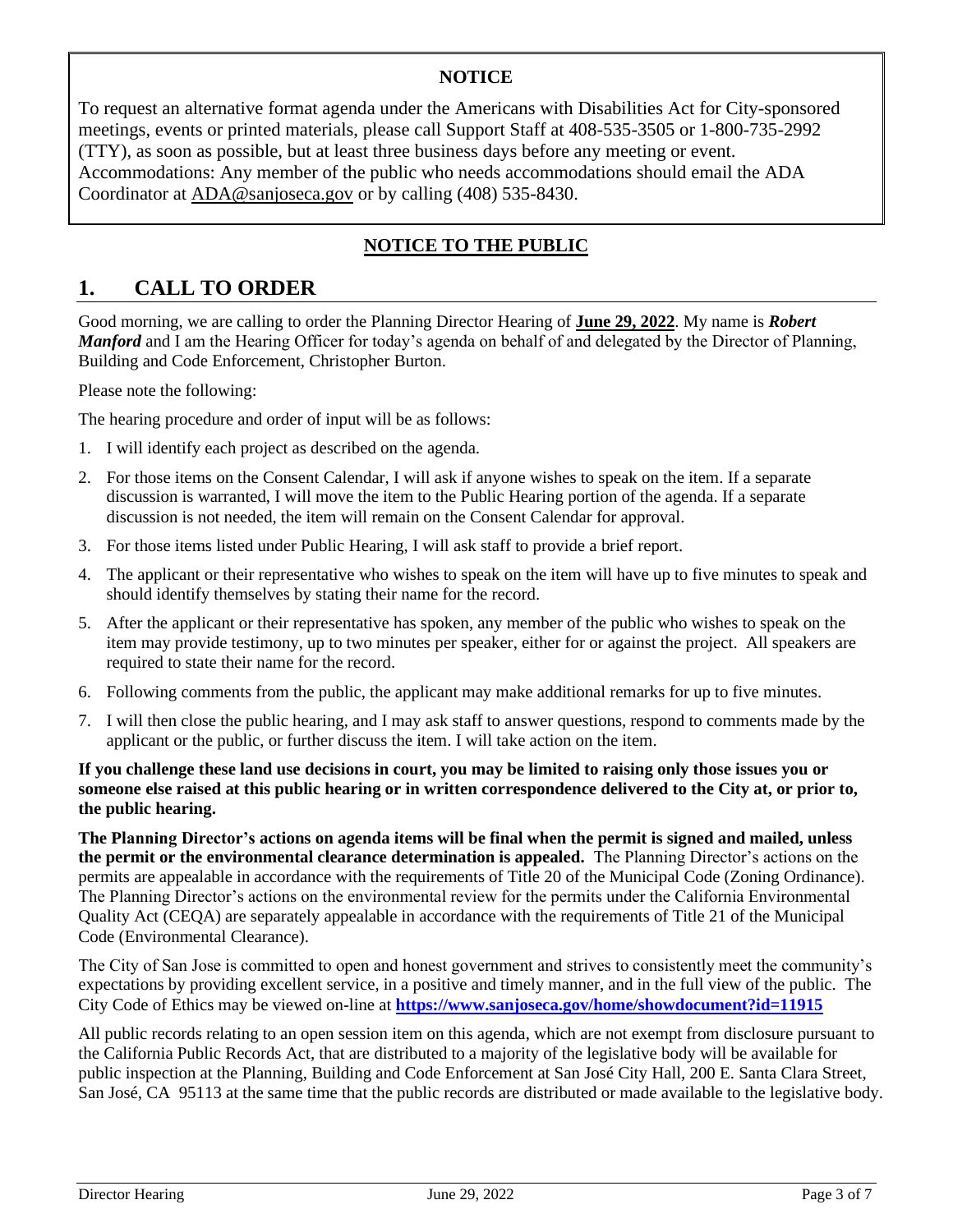## **AGENDA ORDER OF BUSINESS**

## **2. DEFERRALS**

Any item scheduled for hearing this morning for which deferral to a future meeting date is being requested will be moved to this portion of the agenda and considered on the matter of deferral. I will identify any items to be deferred and ask for comments from the audience. If you want to change any of the deferral dates or speak to the question of deferring these or any other items, please use the 'raise hand' feature in Zoom or click \*9 to raise a hand to speak. I will now open the public hearing. The following items are proposed for deferral.

#### **No Items**

#### **The matter of Deferrals is now closed.**

## **3. CONSENT CALENDAR**

### **NOTICE TO THE PUBLIC**

There will be no separate discussion of individual Consent Calendar items as they are considered to be routine and will be considered in one action unless an item is moved to the public hearing calendar for separate discussion by the Hearing Officer. The public may comment on the entire Consent Calendar and any items removed from the Consent Calendar by the Hearing Officer. If you wish to speak on one of these items please use the 'raise hand' feature in Zoom or click \*9 to raise a hand to speak.

a. **[H19-050.](https://www.sanjoseca.gov/home/showdocument?id=87362&t=637914979911367699)** A Site Development Permit to allow the demolition of an existing 1,496-square foot duplex and 450-square foot detached garage and the construction of a new 4,139-square foot duplex on a 0.18-gross acre site located on the southwest side of South 21st Street, approximately 170 feet northwest of East William Street (375 and 377 South 21<sup>st</sup> Street) (Gabriel and Maria Bravo, Owners). Council District: 3 **CEQA:** Exempt pursuant to CEQA Guidelines Section 15303 for New Construction or Conversion of Small Structures.

#### *PROJECT MANAGER, RINA SHAH*

**Staff Recommendation:** Consider the Exemption in accordance with CEQA. **Approve** a Site Development Permit.

b. **[PDA10-021-03/ER21-309.](https://www.sanjoseca.gov/home/showdocument?id=87364&t=637914979918555293)** A Planned Development Permit Amendment, to amend File No. PD10-021, to allow the construction of three single-family detached residences on three adjacent lots. Lot G with APN 612-68-016 and 0.55-gross acres; Lot H with APN 612-68-017 and 0.27 gross acres; and Lot I with APN 612-68-018 and 0.34-gross acres, located on the northeast corner of Rosemar Court and Rosemar Avenue (802 Rosemar Court) (Rosemar Enterprises Corp, Owner). Council District: 5. **CEQA:** Determination of Consistency with the Rosemar Project (File No. PDC06-063) Mitigated Negative Declaration.

### *PROJECT MANAGER, RINA SHAH*

**Staff Recommendation:** Consider the Determination of Consistency with the Rosemar Project (File No. PDC06-063) Mitigated Negative Declaration in accordance with CEQA. **Approve** a Planned Development Permit Amendment.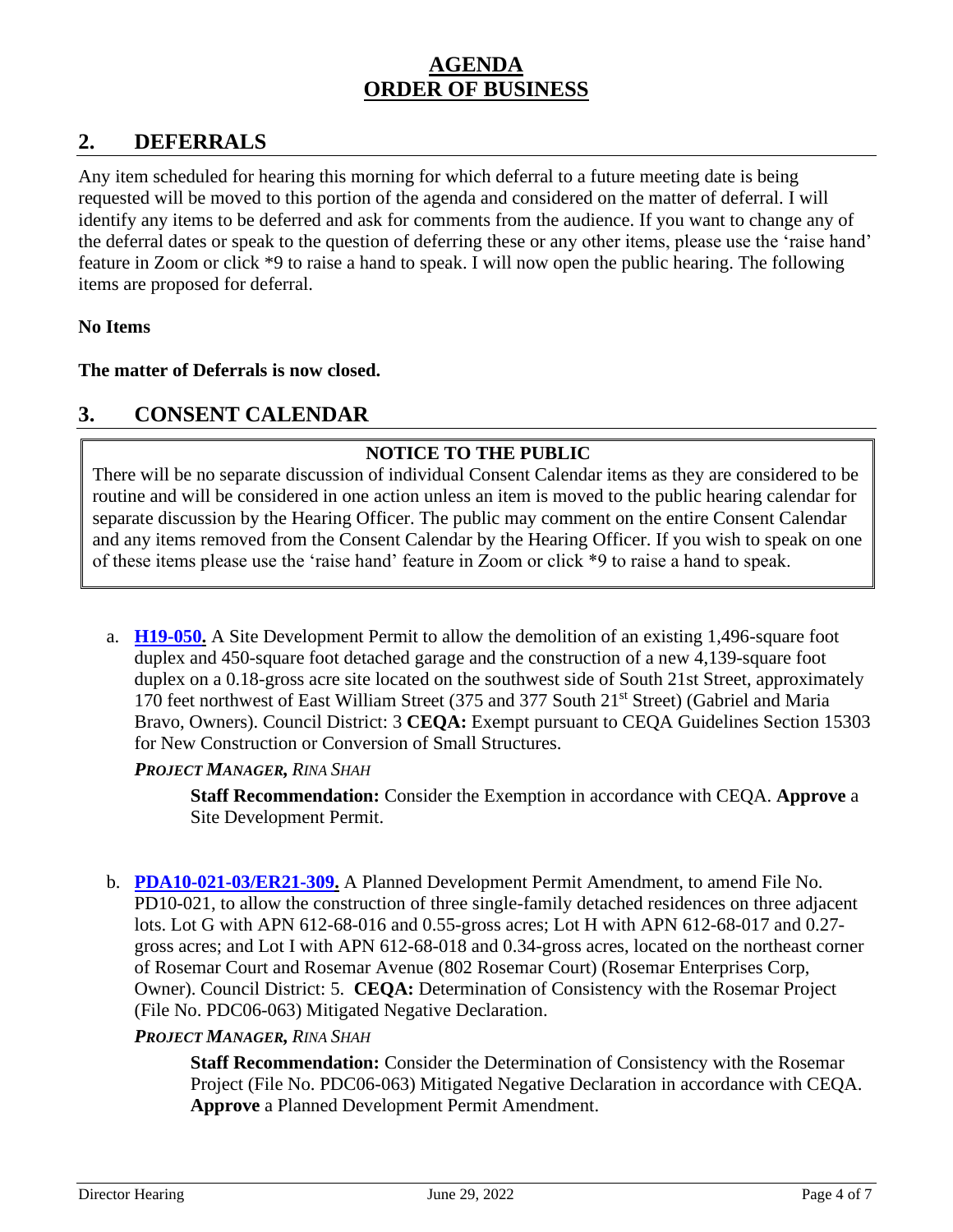## **4. PUBLIC HEARING**

a. **[H21-015/ER 21-061](https://www.sanjoseca.gov/home/showdocument?id=87370&t=637915045579393577) & [T21-016.](https://www.sanjoseca.gov/home/showdocument?id=87372&t=637915045586112488)** A Site Development Permit for the "905 North Capitol Avenue Residential Development" to allow the demolition of an existing single-family residential building and two accessory structures, the removal of 10 ordinance-sized trees and 24 non-ordinance-sized trees, , and the construction of a 7-story mixed-use building consisting of 345 apartment units and approximately 3,000 square feet of office space with one level of underground parking on a 2.12 acre site (APN 254-29-028) located at 905 North Capitol Ave, ), and to allow the removal of 6 ordinance-sized trees and 2 non-ordinance-sized trees, and the construction of four three-story, 8 unit townhouse buildings on a 1.35-acre site (APN 254-29-026),\ (Yoneda Enterprises LP, Owner). File No. T21-016: Vesting Tentative Map to divide one parcel into 4 lots for residential condominium purposes (up to 8 residential condominium units on each lot) on an approximately 1.35-gross acre site ( APN 254-29-026),). Council District: 4. **CEQA:** Initial Study/Mitigated Negative Declaration for 905 N Capitol Avenue Residential Development.

#### *PROJECT MANAGER, ANGELA WANG*

**Staff Recommendation:** Consider the Initial Study/Mitigated Negative Declaration for 905 North Capitol Avenue Residential Development in accordance with CEQA. **Approve** a Site Development Permit and a Vesting Tentative Map.

## **5. ADJOURNMENT**

**This concludes the Planning Director Hearing for June 29, 2022. Thank you.**

PLANNING DIRECTOR AGENDA ON THE WEB: <http://www.sanjoseca.gov/directorshearing> PUBLIC INFORMATION COUNTER CITY OF SAN JOSÉ (408) 535-3555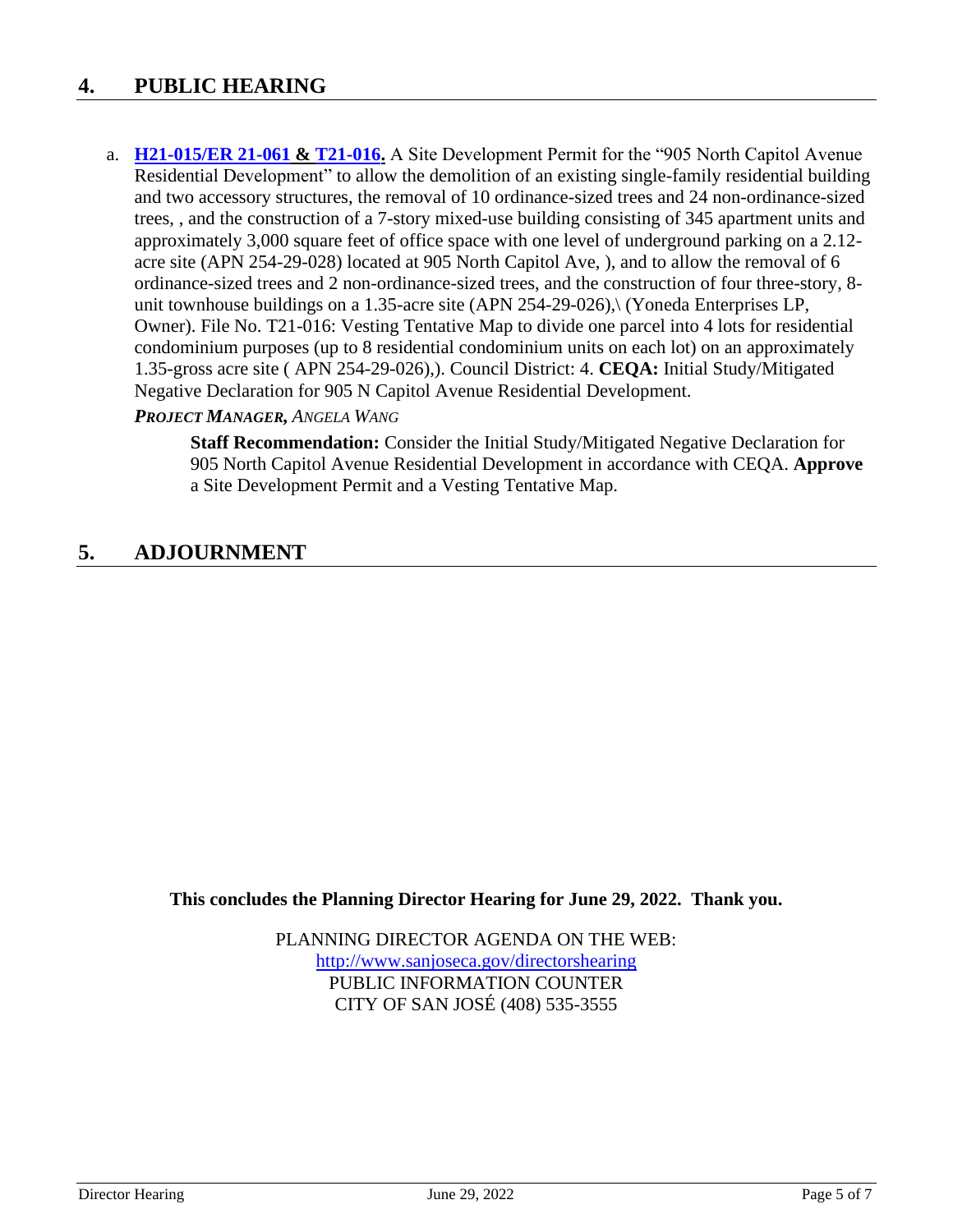# **CITY OF SAN JOSÉ CODE OF CONDUCT FOR PUBLIC MEETINGS IN THE COUNCIL CHAMBERS AND COMMITTEE ROOMS**

The Code of Conduct is intended to promote open meetings that welcome debate of public policy issues being discussed by the City Council, Redevelopment Agency Board, their Committees, and City Boards and Commissions in an atmosphere of fairness, courtesy, and respect for differing points of view.

- 1. Public Meeting Decorum:
	- a) Persons in the audience will refrain from behavior which will disrupt the public meeting. This will include making loud noises, clapping, shouting, booing, hissing or engaging in any other activity in a manner that disturbs, disrupts or impedes the orderly conduct of the meeting.
	- b) Persons in the audience will refrain from creating, provoking or participating in any type of disturbance involving unwelcome physical contact.
	- c) Persons in the audience will refrain from using cellular phones and/or pagers while the meeting is in session.
	- d) Appropriate attire, including shoes and shirts are required in the Council Chambers and Committee Rooms at all times.
	- e) Persons in the audience will not place their feet on the seats in front of them.
	- f) No food, drink (other than bottled water with a cap), or chewing gum will be allowed in the Council Chambers and Committee Rooms, except as otherwise pre-approved by City staff.
	- g) All persons entering the Council Chambers and Committee Rooms, including their bags, purses, briefcases and similar belongings, may be subject to search for weapons and other dangerous materials.
- 2. Signs, Objects or Symbolic Material:
	- a) Objects and symbolic materials, such as signs or banners, will be allowed in the Council Chambers and Committee Rooms, with the following restrictions:
		- No objects will be larger than 2 feet by 3 feet.
		- No sticks, posts, poles or other such items will be attached to the signs or other symbolic materials.
		- The items cannot create a building maintenance problem or a fire or safety hazard.
	- b) Persons with objects and symbolic materials such as signs must remain seated when displaying them and must not raise the items above shoulder level, obstruct the view or passage of other attendees, or otherwise disturb the business of the meeting.
	- c) Objects that are deemed a threat to persons at the meeting or the facility infrastructure are not allowed. City staff is authorized to remove items and/or individuals from the Council Chambers and Committee Rooms if a threat exists or is perceived to exist. Prohibited items include, but are not limited to: firearms (including replicas and antiques), toy guns, explosive material, and ammunition; knives and other edged weapons; illegal drugs and drug paraphernalia; laser pointers, scissors, razors, scalpels, box cutting knives, and other cutting tools; letter openers, corkscrews, can openers with points, knitting needles, and hooks; hairspray, pepper spray, and aerosol containers; tools; glass containers; and large backpacks and suitcases that contain items unrelated to the meeting.